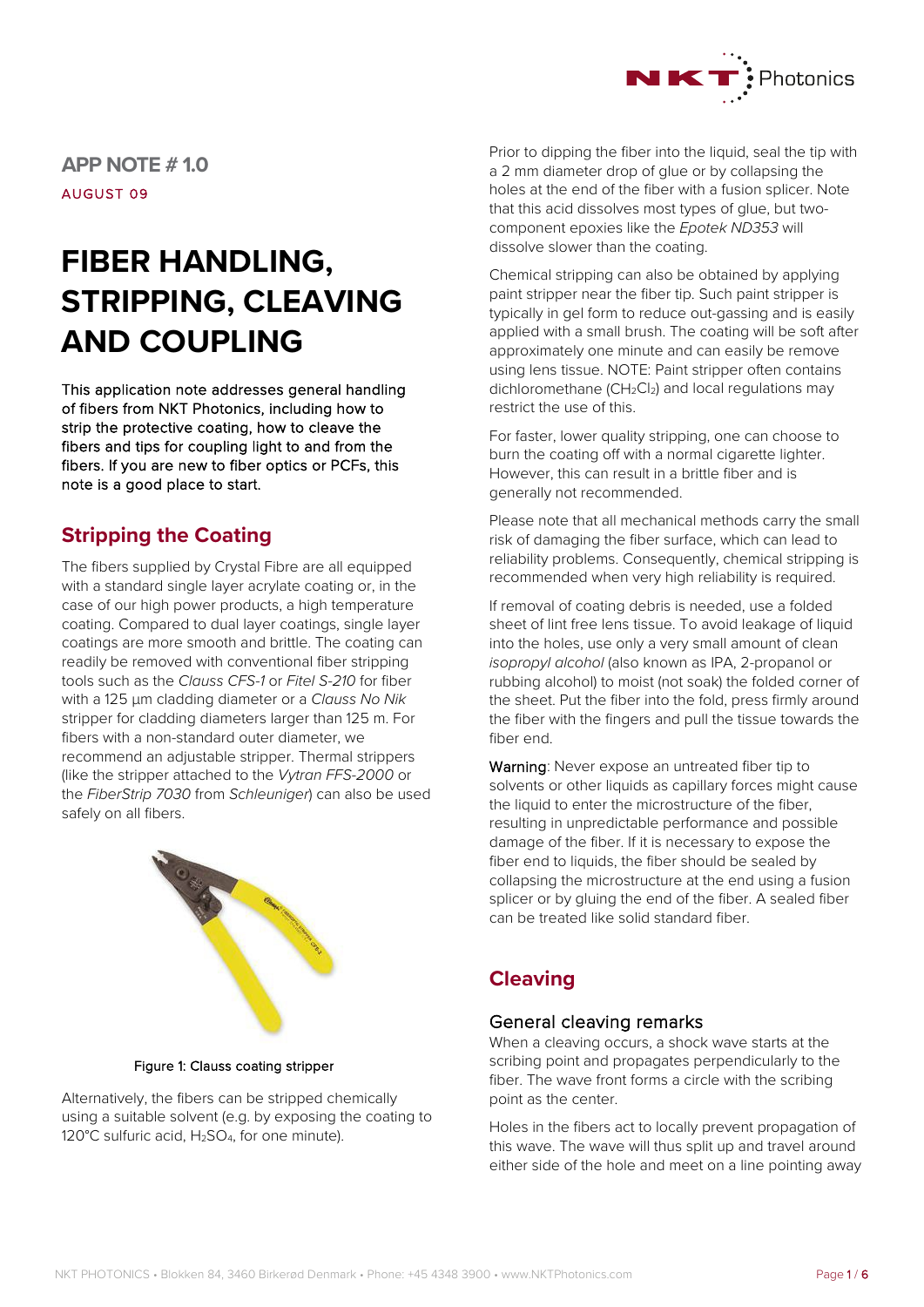

from the scribing point. These lines are sometimes visible under a microscope (see LMA image below). Typically, the step height of those lines are <200 nm.

For simple fiber-end inspection, using a scribing tool (e.g. a scribing pen or a ceramic blade) and bending can often lead to flat cleaved surfaces.

Warning: Cleaning a contaminated cleaved facet is not recommended. The fiber should instead be re-cleaved to achieve a fresh contaminant free facet. Re-cleaving can be avoided by using connectorized fiber with sealed, cleanable end-facets (see more information about connectors and end-sealing in the section on Connectors).

#### Cleaving fibers with standard diameter

All fibers with standard diameter (125 μm range) can be cleaved with conventional high precision cleavers (like the *Fujikura CT-series* or the cleaver attached to the *Vytran FFS-2000* splicer). The fibers can also be cleaved using e.g. a diamond scriber, but cleaving by hand might yield high cleaving angles or bad cleave quality, reducing the coupling efficiency.

For cleaving PCFs the cleaving tension used should be reduced by ~30% compared to solid fibers. Below is an image of an acceptable cleave of an LMA fiber. The core area is flat and flawless and the cleave angle is less than 1 degree. Note the debris at either side of the fiber. This can be reduced by further reducing tension.



Figure 2: Optical microscope picture of the cross section of a single mode LMA fiber with good cleave



Figure 3: Fujikura CT-04 cleaver

#### Cleaving large diameter fibers and airclad fibers

For fibres with diameters in excess of 125 μm, more cleave tension is needed and only a few off-the-shelf cleavers exist. However, once a few precautions have been taken, large airclad can be cleaved routinely with high consistent quality.

Many of the large diameter fibers have airclad features, which presents an increased challenge for the cleaving procedure. The airclad is a ring of closely spaced air holes, which, when cleaved, acts as an efficient barrier for the shock wave associated with the cleave. Special care must, therefore, be taken to use an appropriate amount of tension. Using too little tension results in no cleave occurring. Using too much tension, results in a time delay between the cleaving of the outer and inner cladding. In this case the inner cladding experience too much stress during cleave and glass debris can be seen at the facet.

During cleaving, two parts of the shock wave propagates around the outer cladding and meet at the far side of the fiber. Since these two waves travel far before they meet, the step at this meeting point is typically larger. Typically, up to 2 μm step height is acceptable. The step height can be reduced by carefully aligning the fibre and the cleaver.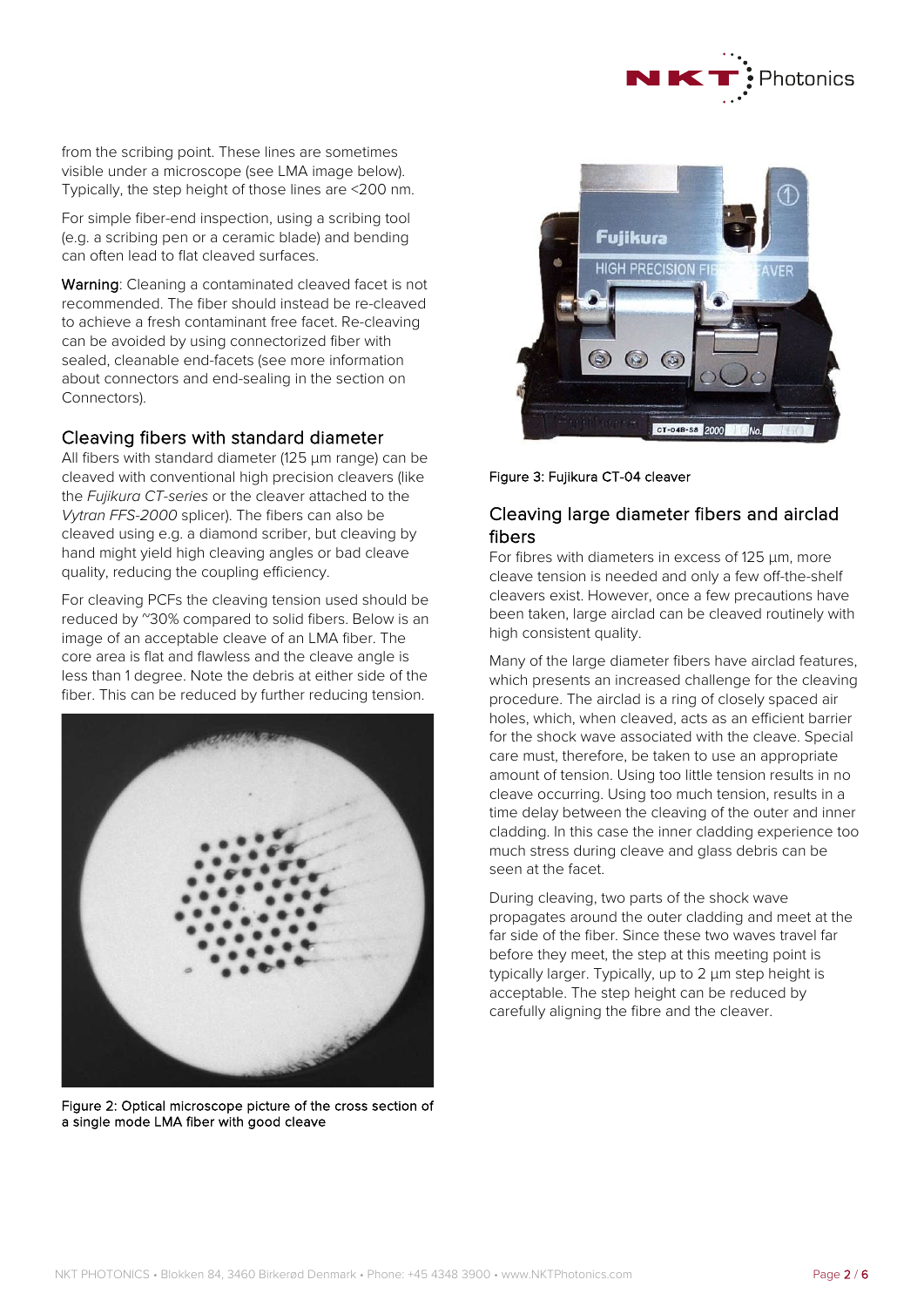



Figure 4: Airclad fiber with a pump cladding NA of 0.6 and an outer diameter of ~450 μm.

Many of our large diameter fibers include single mode cores with a very large Mode Field Diameter.

Such fibers are typically designed for being used in fiber lasers or amplifiers. In case perpendicular cleaved facets are desired to act as a mirror in one side of a laser cavity, extra care must be taken. The facet must be flat over the core region. This should be checked under a high magnification microscope. Also, the cleave angle must be very low. The cleave angle can be measured by taking an image from the side of the cleaved end from two perpendicular sides. Add the two cleave angles to obtain the total cleave angle. To ensure that the reflection is close to 4%, the total cleave angle must typically be less than 0.3° (see graph below).



Figure 5: Calculation of reflection back into the fiber as a function of cleave angle.

We recommend using the *Vytran LCD-200-G* cleaver, which uses the *scribe and pull* technique. Further, this cleaver can apply up to 4 kg precisely controlled tension. The fiber is held straight during cleaving. The cleaver tension is adjusted to be as low as possible and the scribing blade just touches the fiber. Ideally, the fiber cleave occurs several seconds after the scribing.



Figure 6: Vytran LCD-200-G large diameter cleaver

# **Splicing**

All our fibers with a core size above 2 μm can be spliced to other PCFs or step-index fibers using standard splicing equipment.

For splices to small core fibers, such as the non-linear fibers, we recommend using active alignment during splicing, as the fibers need to be aligned with sub-μm precision to obtain maximum transmission.

Splices to single mode fibers with large mode-field diameter required very low angle cleaves and attention must be paid to the cleaving process as described above.

For solid fiber splices, a high temperature splice process is used to completely melt the fiber glass. For PCFs, however, such process would cause the holes to collapse through surface tension. Therefore, we recommend splicing these fibers at lower temperature. Typically, the fusing power applied must be reduced by 20-40% compared to solid fibers. The correct amount of power can be determined using active alignment, where the transmission loss introduced by the splice can be monitored and minimized.

Low power splices can be mechanically weaker than high power splices, and we, therefore, recommend using extra splice protection (such as splice sleeves).

Furthermore, we recommend using filament fusion splicers (like the *Vytran FFS-2000* or *GPX- 3400*) as they offer a larger degree of control in the splice process compared to most other fusion splicers.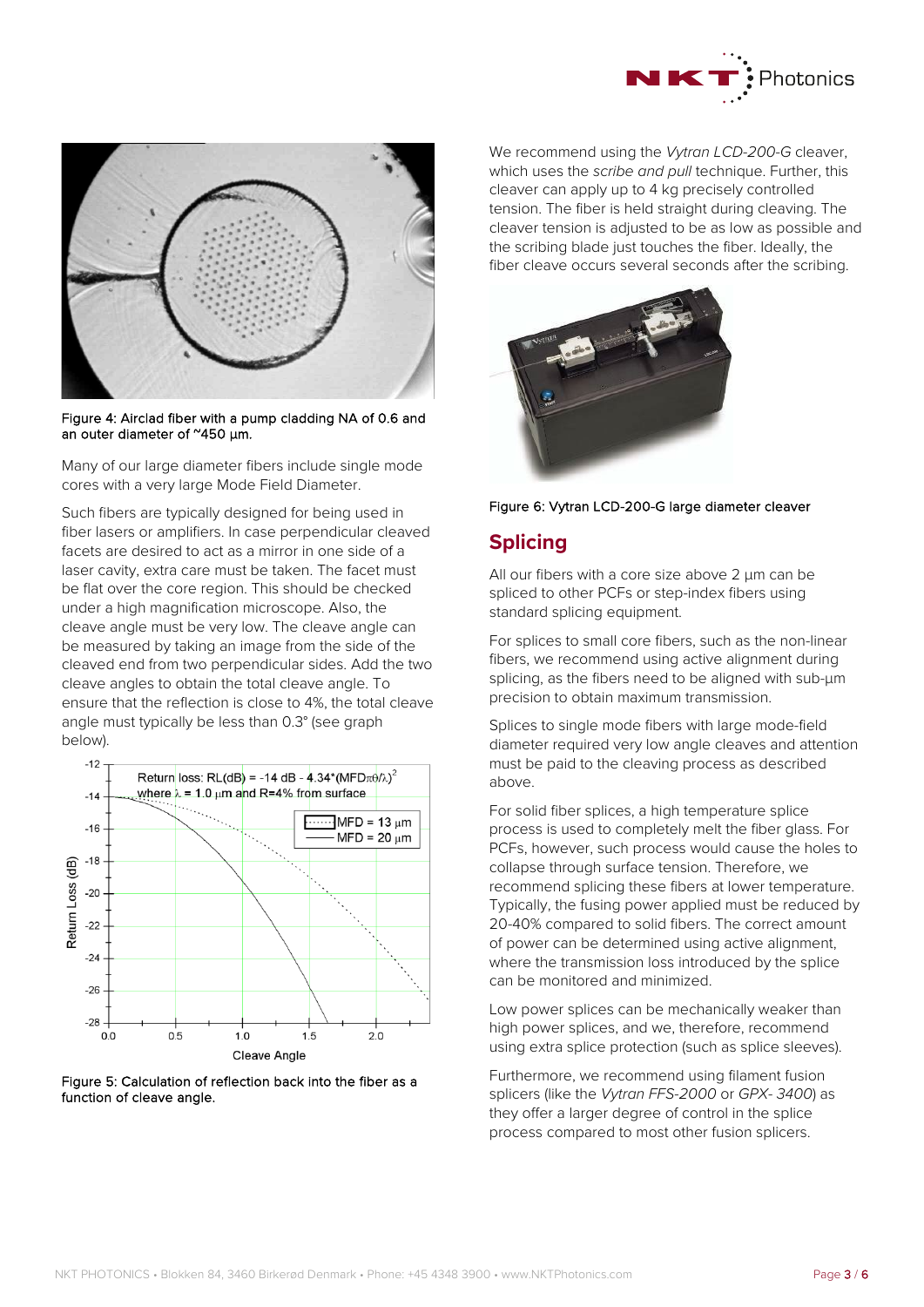



Figure 7: Vytran FFS-2000 filament fusion splicer.

# **Connectors**

# General remarks

When connectorizing PCFs, we heat treat the fiber ends before connectorization to carefully collapse the holes (see picture below). The fiber end can now be inserted into the connector ferrule and the end facet can be polished. The distance between the connector facet and the position of the collapsed hole-region can be chosen freely (up to 1700 μm). This enables beam expansion inside the connector, increasing the spot size at the facet, which is beneficial in many high power applications.



Figure 8: Fiber with partially collapsed microstructure

Note that the facet-to-hole-region distance typically cannot be lower than 50 μm, which often prohibits direct fiber-to-fiber coupling.

# Connector types and handling



#### Figure 9: Connector types. A) Standard FC/PC connector. B) SMA connector. C) High power SMA connector with mode stripper.

For most applications, FC/PC or FC/APC connectors will be sufficient. The connectorization procedures are equivalent to telecom-grade connectors (quality of connectors, UPC polishing quality etc.). In terms of high power handling, FC-type connectors can typically handle up to 5 W of average optical powers before thermal induce degradation takes place.

For higher optical power, we recommend using SMAtype connectors. For average powers up to 50 W, a standard SMA-905 connector is offered. Here, the connector ferrule consists of solid stainless steel. The fiber at the tip of the connector is cantelivered to increase power capabilities.

For even higher powers (up to 200 W average powers), a specially designed SMA-905 connector is offered. This connector is designed to have open optical windows at the side of the connector. These windows allow direct optical removal of cladding guided light and thus reduces the need for thermal heat sinking.

# Cleaning

FC/PC and FC/APC connectors can be cleaned and repolished like standard telecom connectors. For SMA connectors with cantelivered fiber tip, attention must be paid not to break the fiber. In general, we recommend avoiding cleaning of such connectors. If the facet is too dirty to be used, we recommend using a piece of lens tissue moist (not soaked) with IPA and wipe the facet very lightly under a microscope.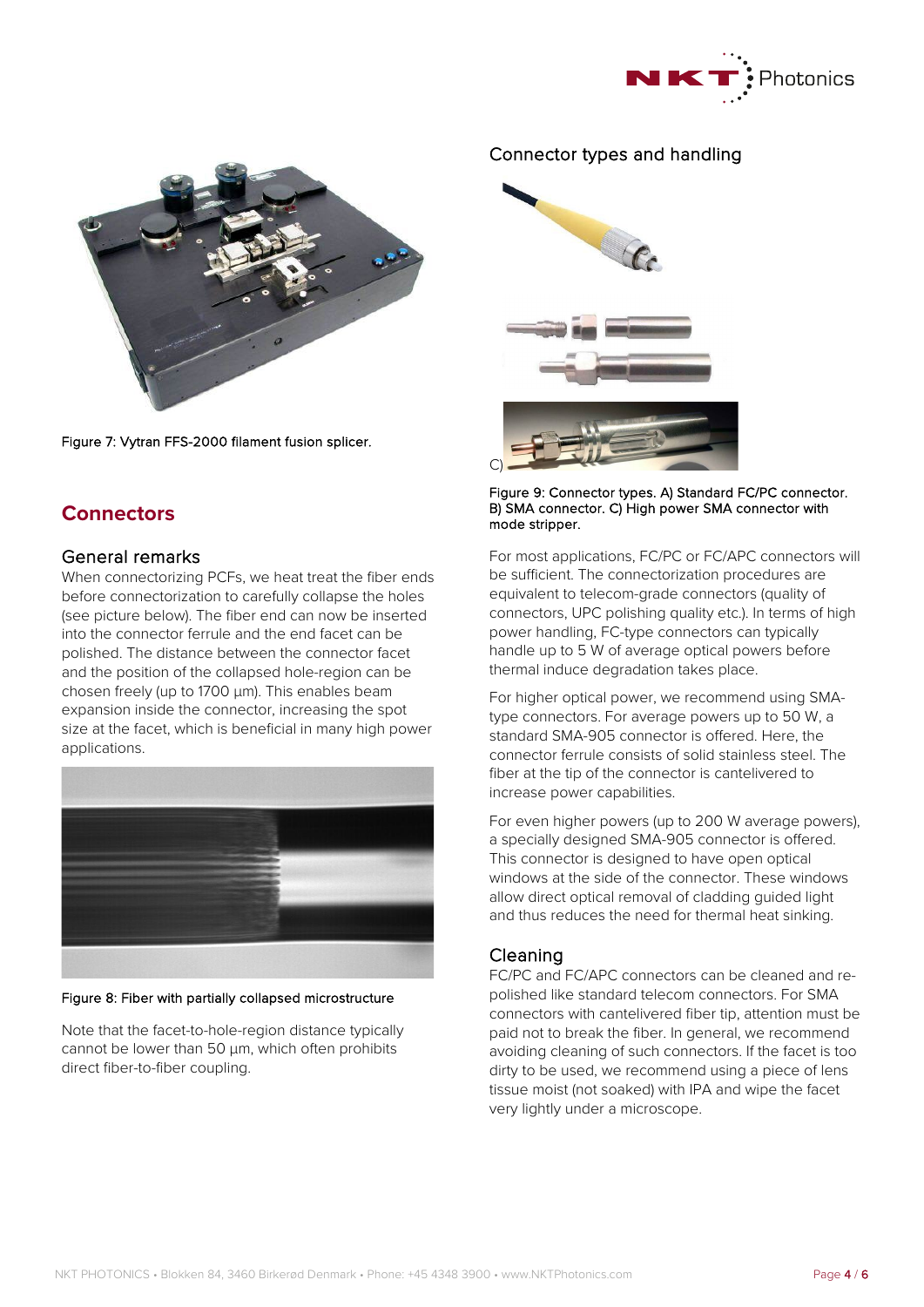

# **Coupling**

Coupling light into a PCF is as easy (or hard) as coupling into a standard fiber, however knowledge of the mode size and numerical aperture is required. In standard single-mode fibers, the numerical aperture is typically designed to be approximately 0.12. The fibers offered by NKT Photonics, however, span a wide range of numerical apertures from 0.02 in the largest ROD fibers to 0.5 in the small core nonlinear fibers.

Light may be coupled into a PCF in a number of different ways (see Figure 10), e.g. by butt-coupling to another fiber, using a microscope objective to couple a free-space beam into the PCF or by using a telescope to couple from a single-mode fiber to a PCF having a significantly different mode size.



#### Figure 10: Three different way of coupling in to a PCF. a) Butt-coupling, b) Free-space coupling and c) Fiber-to-fiber coupling with a telescope.

# Butt coupling

For *butt-coupling*, it is important to match the modes of the two fibers in order to minimize the coupling losses. For Gaussian mode profiles, the minimum loss (in dB units) through the butt-coupling is given by:

$$
\alpha_{butt} = -20 \log \left( \frac{2 \omega_{PCF} \omega_{SM}}{\omega_{PCF}^2 + \omega_{SM}^2} \right)
$$

- where  $\omega_{PCF}$  and  $\omega_{SM}$  are the Gaussian mode field diameters of the PCF and standard single-mode fiber respectively.

# Free space coupling

For *free-space coupling*, it is important to choose the NA of the microscope objective large enough to match the NA of the PCF. The minimum loss (in dB units) for the free-space coupling is given by:

$$
\alpha_{butt} = -20 \log \left( \frac{2 N A_{PCF} N A_{launch}}{N A_{PCF}^2 + N A_{launch}^2} \right)
$$

- where  $NA_{PCF}$  and  $NA_{launch}$  are the numerical apertures of the PCF and the launched light respectively. Note, that the NA of the launched light depends both on the NA of the microscope objective and how large a fraction of the aperture is filled by the free-space beam.

# Fiber to fiber coupling

For *fiber-to-fiber coupling with a telescope*, it is important to match the focal lengths of the lenses to obtain the magnification required to match the modes of the two fibers. The ratio of the focal lengths is given by:

$$
\frac{f_1}{f_2} = \frac{\omega_{PCF}}{\omega_{SM}}
$$

- where  $f_1$  is the focal length of the lens facing the PCF and  $f_2$  is the focal length of the lens facing the singlemode fiber.

# Small core fibers

Coupling to small-core PCFs can be realized with relatively high coupling efficiency using a bulk optics set-up coupled to standard fiber patch cables.

In Fig. 11 a drawing of the launch set-up is shown consisting of a collimating objective, a focusing objective and a small-core PCF.



#### Figure 11: Schematic drawing of the launch optics, for coupling light from a standard SMF-28 fiber into a PCF.

The light emerging from a standard fiber patch cable (e.g. an *SMF-28*) fiber is collimated using a free space fiber coupler (*Thorlabs KT110*) and focused into the PCF with a high-NA objective. The PCF is mounted on a very precise and stable xyz-stage (*Thorlabs MDT610*), minimizing the long term drift of the set-up and facilitating fine adjustment of the coupling into the PCF. The lenses used at the input are IR-coated aspheric lenses (*NewFocus lens kit no. 5720C*) having a nearly diffraction limited performance, which is important to match the small core size of the PCF. A combination of a x16 (f=11.0 mm, NA=0.25) objective for the collimation and a x40 (f=4.5 mm, NA=0.55) objective for focusing into the PCF, yields the optimal coupling from a SMF-28 fiber into most small core PCFs.